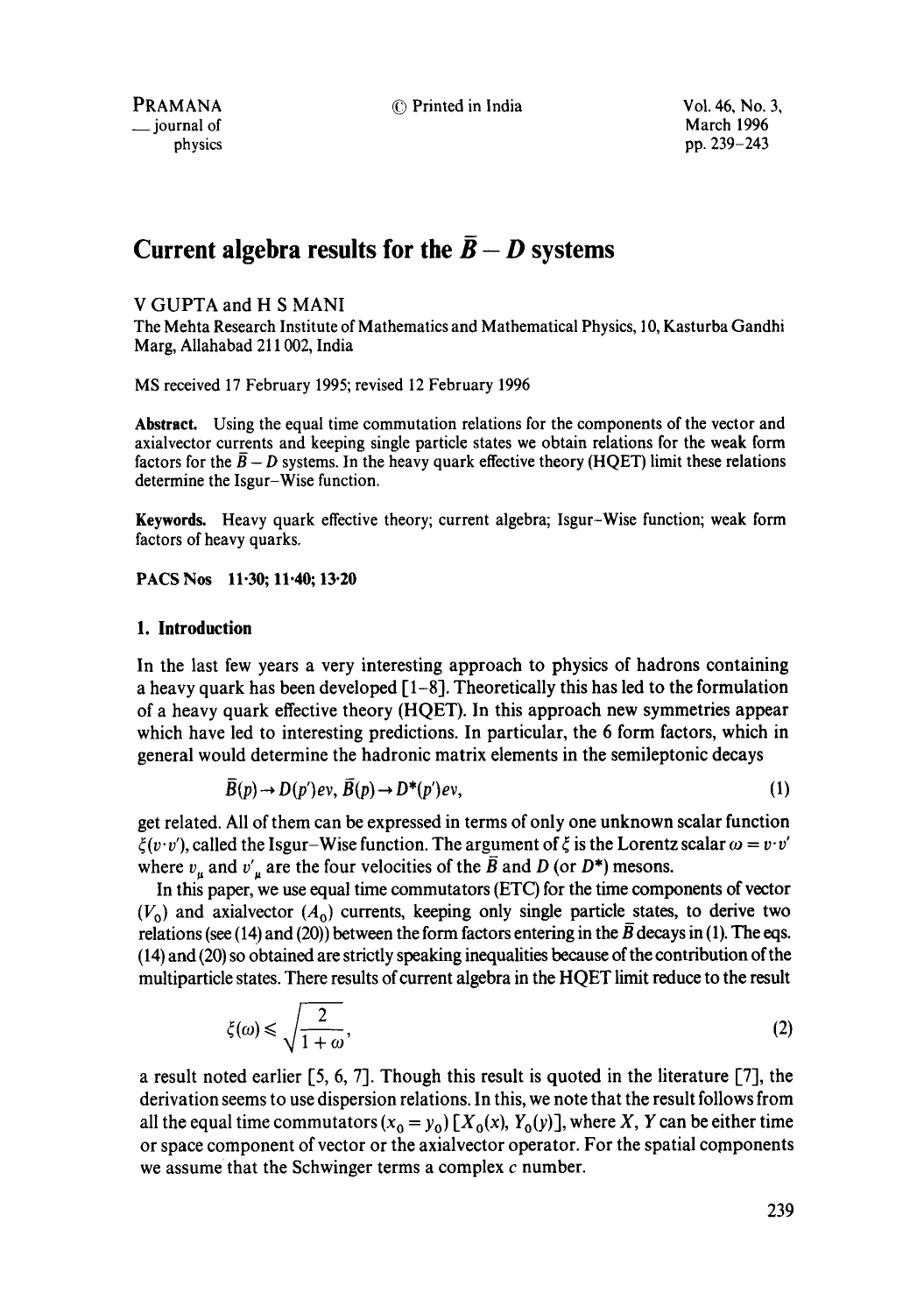*V Gupta and H S Mani* 

#### **2. Determination of sum rules**

We assume that the  $b$  and  $c$  heavy quark currents satisfy equal time commutation relations a' la Gell-Mann [9].

(a) Consider the equal time commutator  $(ETC)$   $(x_0 = y_0)$ :

$$
[V_0^+(x), V_0^-(y)] = 2V_0^3(x)\delta^3(x-y),
$$
\n(3)

for the time components of the vector currents  $V_{\mu}$  for b and c quarks. In (3),  $V_0^+ = \bar{c} \gamma_0 b$ ,  $V_0^-$  =  $\bar{b}$ <sub>7</sub>°  $c$  and  $V_0^3$  =  $\frac{1}{2}$ ( $\bar{c}$ <sub>7°</sub> $c$  –  $\bar{b}$ <sub>7°</sub> $b$ ). The  $V_0 - V_0$  commutator is not expected to have Schwinger terms.

Starting with (3), for an arbitrary  $q$ , we obtain [10]

$$
\left[\int d^3 x e^{-i\mathbf{q}\cdot\mathbf{x}} V_0^+(x) \int d^3 y e^{i\mathbf{q}\cdot\mathbf{y}} V_0^-(y)\right] = 2 \int d^3 x d^3 y e^{-i\mathbf{q}(\mathbf{x}-\mathbf{y})} V_0^3(x) \delta^3(\mathbf{x}-\mathbf{y}).
$$
\n(4)

Sandwich (4) between the states  $|\overline{B}^0(p)\rangle$  and  $\langle \overline{B}^0(p')|$  with 4-momenta p and p' respectively where  $\overline{B}{}^0 \sim b\overline{d}$ .

The r.h.s. of (4) R then becomes (since  $\int d^3x V_0^3(x)$  is the generator of the 3rd component of the heavy quark flavour symmetry)

$$
R \equiv 2 \left\langle \left| \overline{B}^0(p') \right| \int d^3 x V_0^3(x) \left| \overline{B}^0(p) \right| \right\rangle = 2(-\frac{1}{2}) \left\langle \overline{B}^0(p') \right| \overline{B}^0(p) \left\rangle = -\delta^3(\mathbf{p} - \mathbf{p'}) \tag{5}
$$

Last equality specifies our normalization for the meson states.

In the 1.h.s. insert a complete set of intermediate states and use translation invariance  $V(x) = e^{-iP \cdot x} V(0) e^{iP \cdot x}$  and perform the x and y integrations to obtain, the l.h.s. of (4) to be

$$
L = (2\pi)^6 \sum_{n} \left[ \langle \bar{B}^0(p') | V_0^+(O) | n, p_n \rangle \langle n, p_n | V_0^-(O) | \bar{B}^0(p) \rangle \delta^3(p' + q) \right]
$$
  
-  $\mathbf{p}_n \rangle \delta^3(\mathbf{p} + \mathbf{q} - \mathbf{p}_n) - \langle \bar{B}^0(p') | V_0^-(O) | n, p_n \rangle \langle n, p_n | V_0^+(O) | \bar{B}^0(p) \rangle \delta^3$   
( $\mathbf{p}' - \mathbf{q} - \mathbf{p}_n) \times \delta^3(\mathbf{p} - \mathbf{q} - \mathbf{p}_n)$ ). (6)

Of course,  $L = R$ , because of (4).

We now approximate  $(6)$  by keeping single-particle states in the sum over  $n$ . Since  $V_0^+ \sim \bar{c}\gamma_0 b$ , only the 2nd term will contribute and the possible states which can contribute are  $D^+(c\overline{d})$  and  $D^{*+}(c\overline{d})$  with  $J^P=0^-$  and  $1^-$  respectively. In this approximation

$$
L = -[LD + LD*],\tag{7}
$$

where

$$
L_D = (2\pi)6 \int d^3 p_D \langle B^0(p') | V_0^-(O) | D^+, p_D \rangle \langle D^+, p_D | V_0^+(O) | \overline{B}^0(p) \rangle
$$
  
 
$$
\times \delta^3(\mathbf{p}' - \mathbf{q} - \mathbf{p}_D) \delta^3(\mathbf{p} - \mathbf{q} - \mathbf{p}_D)
$$
  
=  $(2\pi)^6 \delta^3(\mathbf{p}' - \mathbf{p}) \langle \overline{B}^0(p) | V_0^-(O) | D^+, p - q \rangle \langle D^+, p - q | V_0^+(O) | \overline{B}^0(p) \rangle,$  (7a)

**240 Pramana J. Phys., Vol. 46, No. 3, March 1996**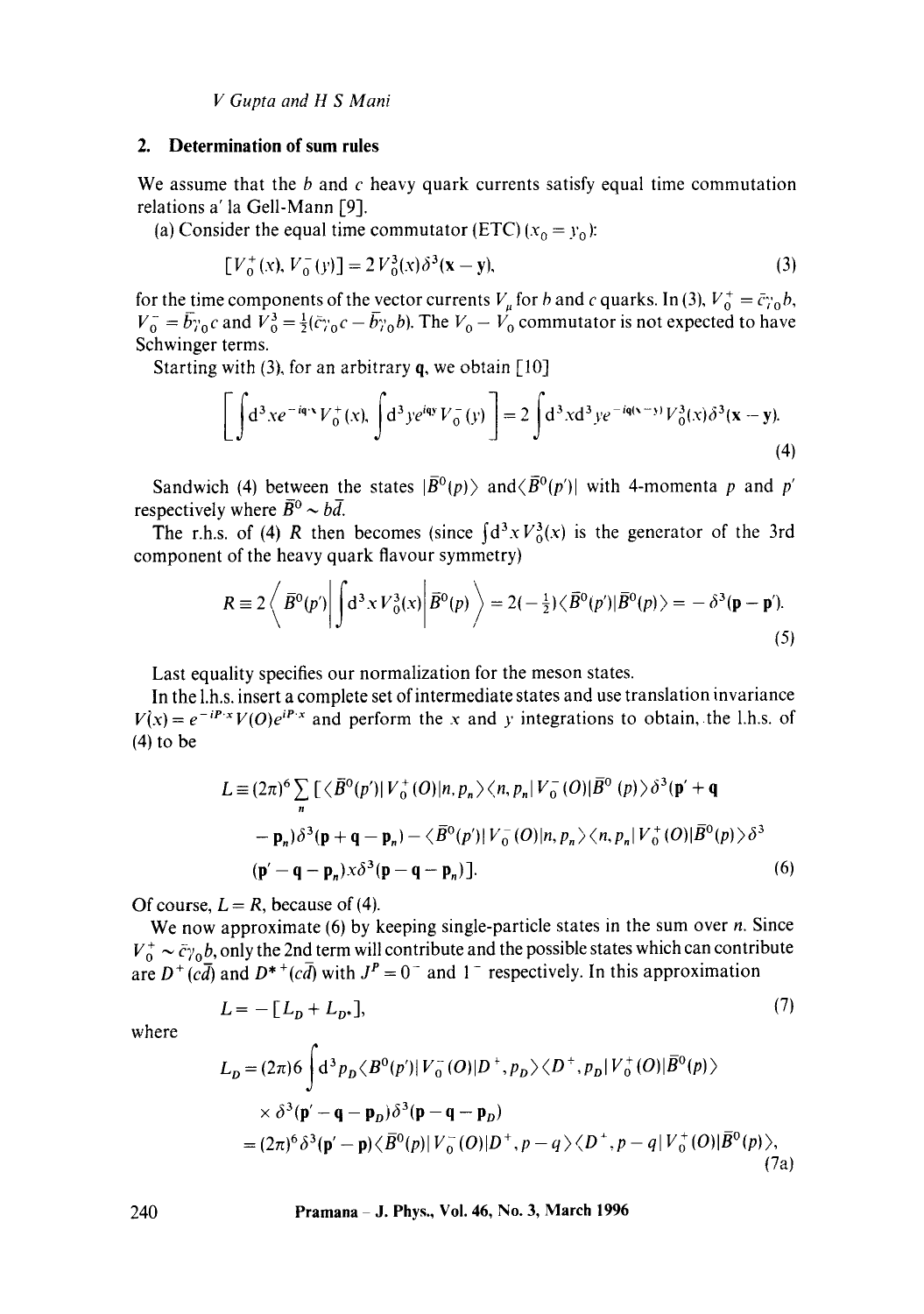where  $p_p = p - q$  has been made explicit.

Similarly

$$
L_{D^*} = (2\pi)^6 \delta^3(\mathbf{p} - \mathbf{p}') \sum_{\lambda} \langle \overline{B}^0(p) | V_0^-(O) | D^{*+}, \varepsilon(\lambda), p - q \rangle
$$
  
 
$$
\langle D^{*+}, \varepsilon(\lambda), p - q | V_0^+(O) | \overline{B}^0(p) \rangle.
$$
 (7b)

The transition amplitudes in (7a) and (7b) can be written in terms of form factors (in usual notation) with our normalization as follows

$$
(2\pi)^3 \sqrt{4p^0k^0} \langle D^+(k^0) | V^+_n(0) | \bar{B}^0(p) \rangle = f_+(Q^2)(p+k)_\mu + f_-(Q^2)(p-k)_\mu \tag{8}
$$

and

$$
(2\pi)^3 \sqrt{4p^0k^0} \langle D^{*+}(k^0) | V^+_\\\mu(O) | \overline{B}(p) \rangle = ig(Q^2) \varepsilon_{\mu\nu\lambda\sigma} \varepsilon^{* \nu} (p+k)^3 (p-k)^{\sigma}. \tag{9}
$$

Here,  $Q=p-k$  and the form factors  $f_+$  and g are real. Since, in (7a, b),  $k = p - q$ ,  $Q^2 = q^2$ , one obtains

$$
L_D = \frac{\delta^3(\mathbf{p}' - \mathbf{p})}{4p^0(p^0 - q^0)} [f_+(q^2)(2p_0 - q_0) + f_-(q^2)q_0]^2
$$
 (10)

and

$$
L_{D^*} = \frac{\delta^3(\mathbf{p}' - \mathbf{p})}{4p^0(p^0 - q^0)} \left[ 2g(q^2) \right]^2 \sum_{\lambda} \varepsilon_{0\alpha\beta\gamma} \varepsilon_{0\mu\nu\sigma} \varepsilon^{*'}(\lambda) \varepsilon^{\mu}(\lambda) p^{\beta} q^{\gamma} p^{\nu} q^{\sigma}.
$$
 (11)

Performing the sum over  $\lambda$  and  $D^*$  polarization is straightforward and yields

$$
L_{D^*} = \frac{\delta^3(\mathbf{p'} - \mathbf{p})}{4p^0(p^0 - q^0)} [2g(q^2)]^2 [\mathbf{p}^2 \mathbf{q}^2 - (\mathbf{p} \cdot \mathbf{q})^2].
$$
 (12)

To obtain a covariant result  $\lceil 10 \rceil$ , we use the standard technique of going to the infinite momentum frame in (10) and (12), namely

$$
p_0, |\mathbf{p}| \to \infty, \, v = p \cdot q \text{ fixed.} \tag{13}
$$

To ensure fixed v we choose q such that  $\mathbf{p} \cdot \mathbf{q}$ . This choice gives  $v = p_0 q_0$  and implies  $q_0 \rightarrow 0$  and  $-q^2 = q^2$ . Putting together (4-12) and implementing (13) yields

$$
1 = f^2 + (q^2) - g^2(q^2)q^2.
$$
 (14)

This is the general basic result, for any finite  $q^2$ . If we keep the multiparticle states this becomes  $1 \ge f^2 + (q^2) - g^2(q^2)q^2$ . Any estimation of the contribution from these multiparticle states (such as D) would involve a detailed analysis of experimental data, not all of which is available. We choose not to go into such details in this brief report.

In the HQET, the form factors  $f_+$  and g in (8) and (9) are expressible in terms of the single function  $\xi(\omega)$  and because of the spin symmetry the  $J^P = 0^-$  and l<sup>-</sup> states are degenerate in mass, so we take  $m_{p*} = m_p$  below. In the leading order, HQET gives

$$
f_{\pm}(q^2) = \xi(\omega) \frac{m_B \pm m_D}{2\sqrt{m_B m_D}},\tag{15}
$$

$$
g(q^2) = \frac{\xi(\omega)}{2\sqrt{m_B m_D}},
$$
\n(16)

Pramana – J. Phys., Vol. 46, No. 3, March 1996 
$$
241
$$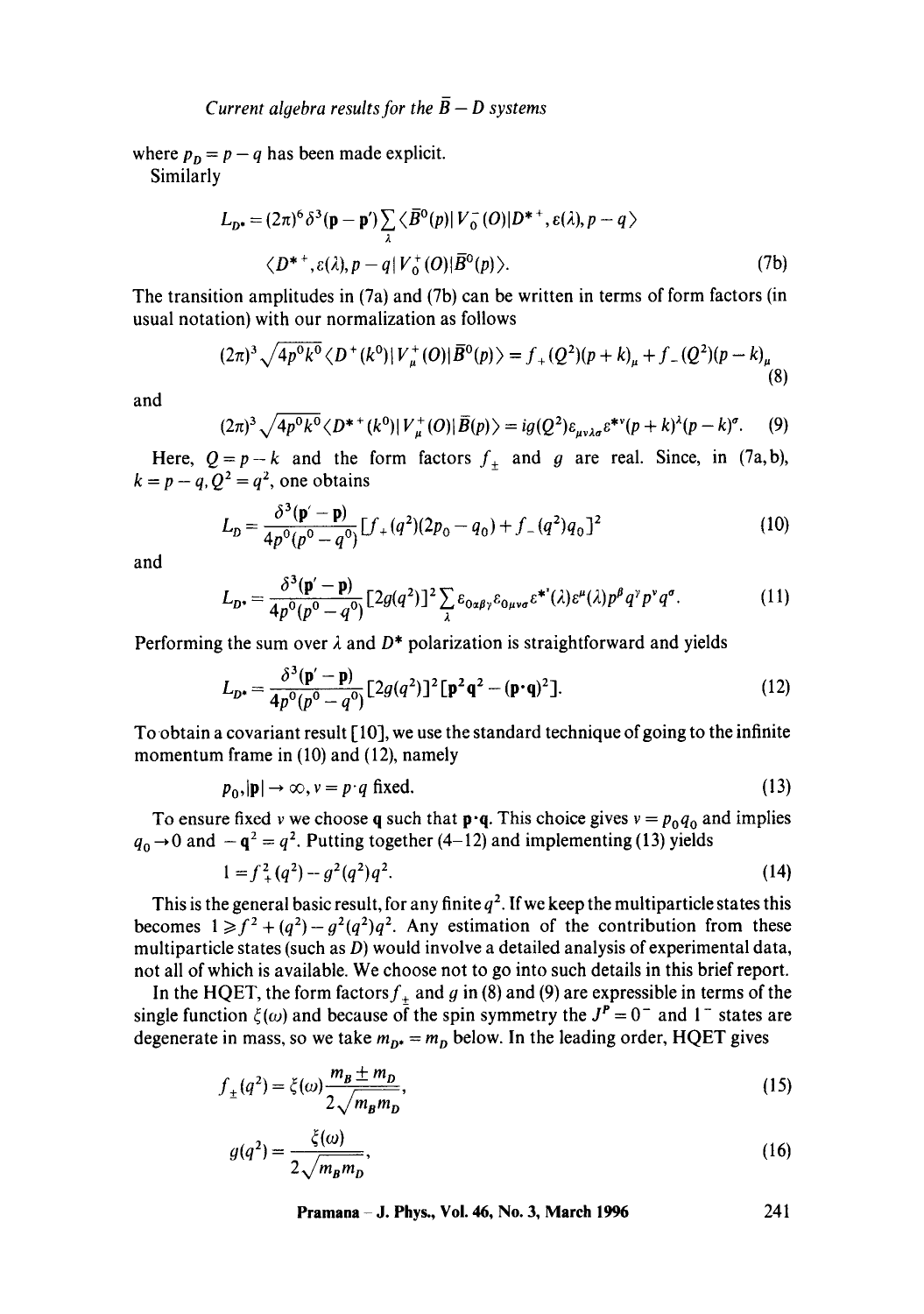### *V Gupta and H S Mani*

where  $\omega = v \cdot v'$  and  $p_u = m_B v_u$  and  $p'_u = m_D v'_u$  are the four momenta of B and D ( or D<sup>\*</sup>). Also  $q^2 = (p - p')^2 = m_R^2 + m_D^2 - 2m_R m_{D^{\alpha}}$ . Substituting (15) and (16) in the sum rules (14) immediately yields (2).

(b) Next we consider the ETC for the time components of the axial vector currents, viz.

$$
[A_0^+(x), A_0^-(y)] = 2\delta^3(x - y)V_0^3(x).
$$
 (17)

Any possible operator Schwinger terms, present additionally in the right hand side of (17), would be neglected. These might be expected to involve long-range effects and could go away in the heavy quark limit.

Following the same procedure as in (3), and keeping the single particle contribution (viz.  $D^*$  in this case) one obtains

$$
1 = (2\pi)^6 \sum_{\lambda} \langle \overline{B}^0(p) | A_0^-(O) | D^{*+}, \varepsilon(\lambda), p - q \rangle \langle D^{*+}, \varepsilon(\lambda), p - q | A_0^+(O) | \overline{B}(p) \rangle.
$$
\n(18)

The 3 real form factors f,  $a_{\pm}$  for the  $A_{\mu}$  transition amplitude are defined through

$$
(2\pi)^3 \sqrt{4p_0k_0} \langle D^{*+}, \varepsilon(\lambda), k | A^+_{\mu}(O) | \bar{B}^0(p) \rangle
$$
  
=  $f(Q^2)\varepsilon^*_{\mu} + [a_+(Q^2)(p+k)_{\mu} + a_-(Q^2)(p-k)_{\mu}] (\varepsilon^* \cdot p),$  (19)

where  $Q = p - k$ . Substituting this in (18) and going to the infinite momentum frame (see eq. (13) and following) gives the sum rule

$$
4m_{D^*}^2 = [f(q^2)]^2 + 2f(q^2)a_+(q^2)[m_B^2 - m_{D^*}^2 - q^2] + [a_+(q^2)]^2 [-4m_B^2m_{D^*}^2 + (m_B^2 + m_{D^*}^2 - q^2)^2].
$$
 (20)

As remarked above, (20) should read  $4m_{D^*}^2 \geq \cdots$  because of the multiparticle states. This relation is expected to hold for a general  $a_+$  and f for any finite  $q^2$ .

In HQET, to leading order [4]

$$
f(q^2) = \frac{\xi(\omega)}{\sqrt{4m_Bm_{D^*}}} [(m_B + m_{D^*})^2 - q^2],
$$
 (21)

$$
a_{+}(q^{2}) = -\frac{\xi(\omega)}{\sqrt{4m_{B}m_{D^{*}}}},
$$
\n(22)

where, as before  $\omega = v \cdot v'$  and v and v' are the 4 velocities of the B and D<sup>\*</sup>. Using (21-22) in the relation (20) again yields (2) for  $\xi(\omega)$ . It is gratifying that both the  $V_0 - V_0$ and  $A_0 - A_0$  ETC give the same result for  $\xi(\omega)$ .

(c) If one uses the ETC between  $V_0$  and  $A_0$  and evaluates the matrix element between  $\bar{B}^{\rm o*}$  and D\* states and saturate it with single particle states, one again obtains an answer which is consistent with (2) in the HQET limit.

Finally we note that the same results follow on the use of commutation relation  $[A^{a}_{i}(x), A^{b}_{i}(y)] = i\epsilon^{abc}V_{0}^{C}\delta^{3}(x-y) + S.T.$  or  $[V^{a}_{i}(x), V^{b}_{i}(y)] = i\epsilon^{abc}V^{C}\delta^{3}(x-y) + S.T.$ and consider its matrix element between states  $|B(p)\rangle$  with momentum  $p = (p^0, p^1, 0, 0)$ and take the infinite momentum limit. Here we assume the Schwinger term is of the form  $c\delta^{\alpha\beta}(\partial/\partial x_+) \delta^3(x-y)$ , where c is a complex number.